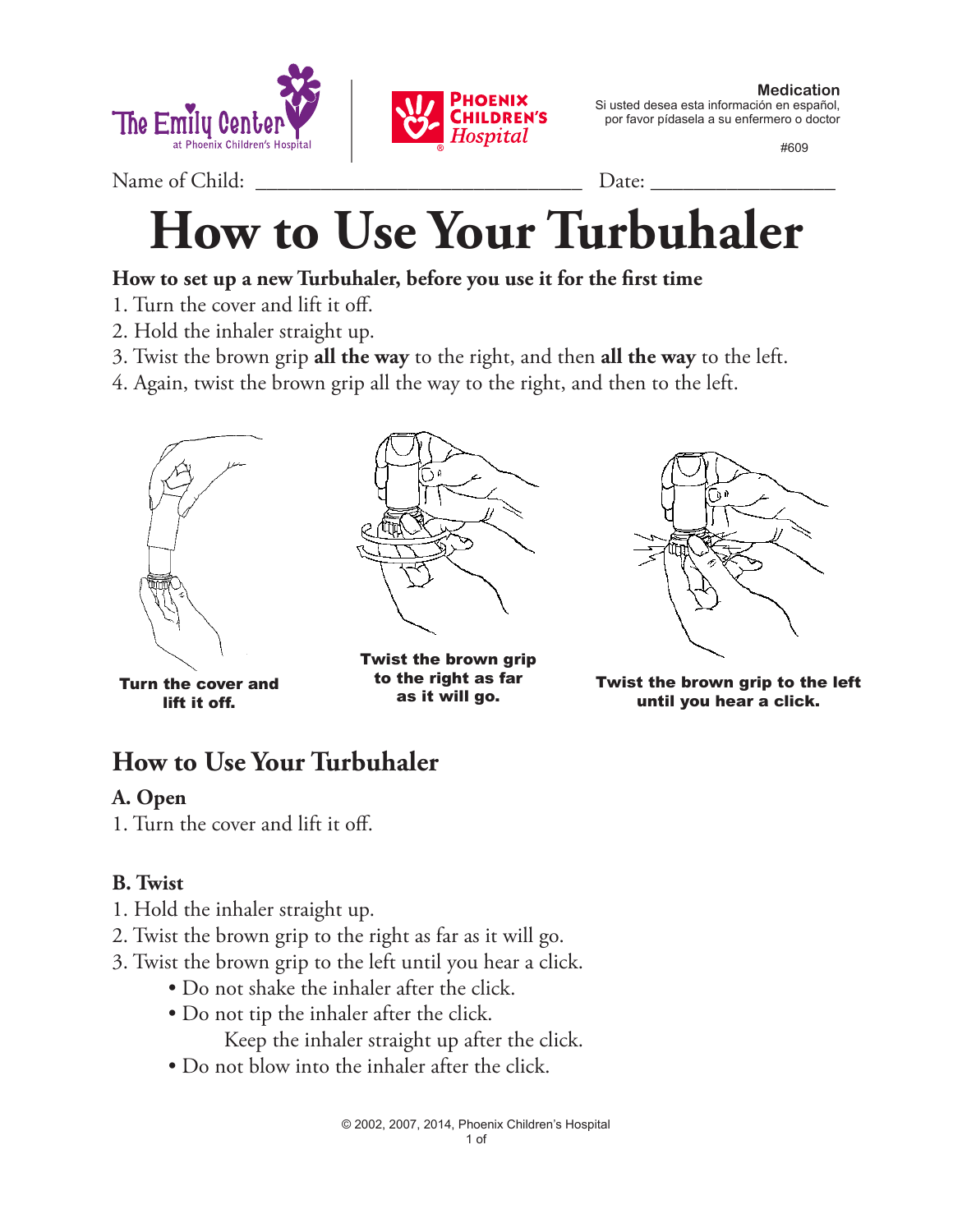## **C. Inhale**

- 1. Turn your head away from the inhaler and breathe out. Do not blow or breathe into the Turbuhaler.
- 2. Put the mouthpiece between your lips with the inhaler flat.
- 3. Inhale deep and hard.
- 4. Take the inhaler out of your mouth, and hold your breath for 10 seconds. (Count 1-elephant, 2-elephants, 3-elephants, all the way to 10-elephants.)



Put the mouthpiece between your lips with the inhaler flat.

5. If you need to take more than one puff, wait 1 minute and do the steps in B and C again.

#### **D. Close**

- 1. Put the cover back on the inhaler and twist it into place.
- 2. Store the inhaler in a dry place.
	- Never wash the Turbuhaler.
- **D** yes **D** no If you use the **Pulmicort Turbuhaler**, rinse your mouth after you take your medicine. This will help keep you from getting white spots in your mouth, called thrush.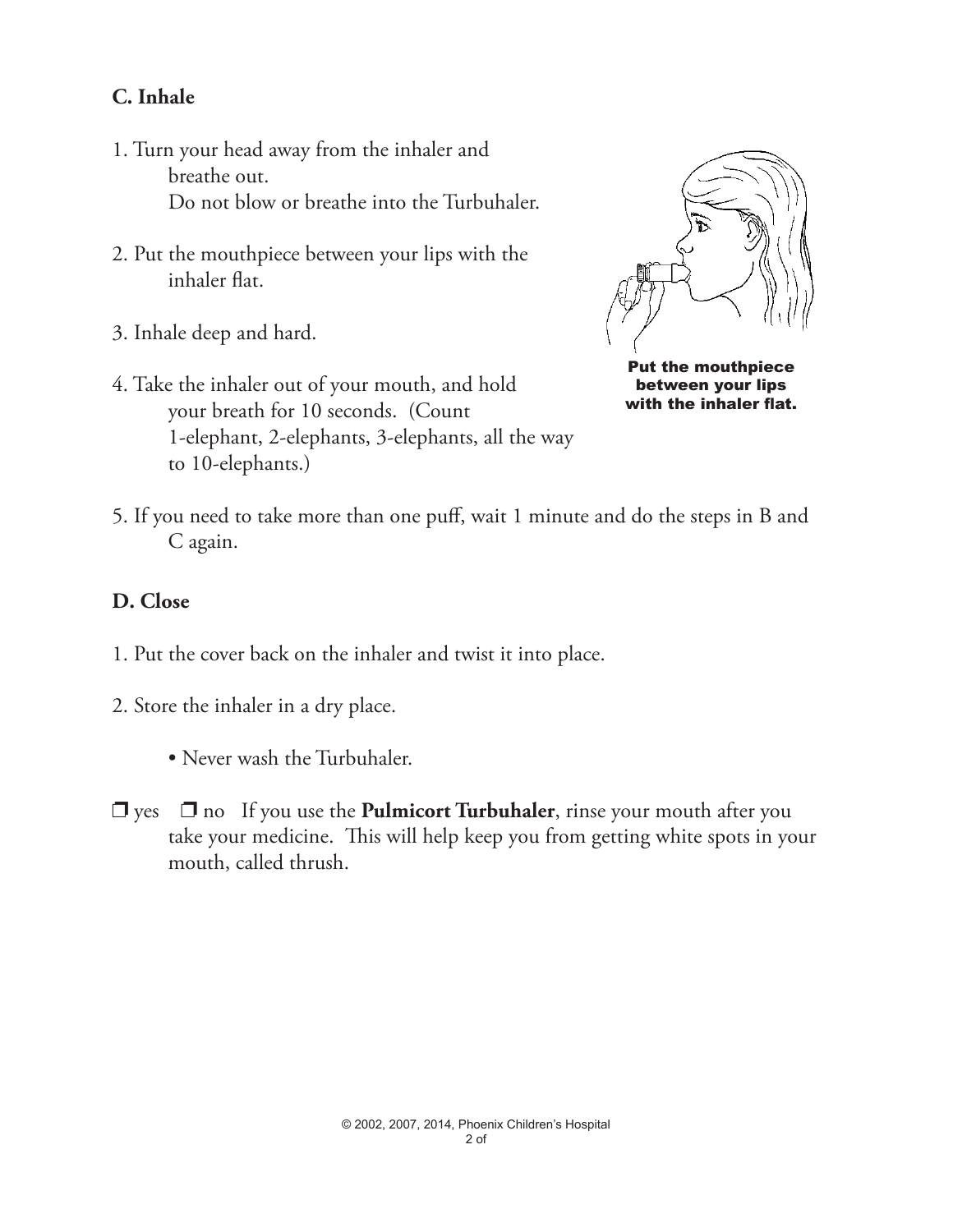## **How full is your Turbuhaler?**

- There are 200 doses in each Turbuhaler.
- The inhaler has a window that shows you when it is almost empty.
- When a red mark is at the top of the window, there are 20 doses left in the Turbuhaler. Refill your prescription now.
- When the red mark reaches the bottom of the window, your Turbuhaler is empty.
- When the inhaler is empty, throw it away. Even if you hear something when you shake it, it has no more medicine in it.

## **Now that you've read this:**

- $\Box$  Show your nurse or doctor how you use your Turbuhaler. (Check when done.)
- $\Box$  Tell your nurse or doctor when you will use this inhaler. (Check when done.)



When a red mark is at the top of the window, there are 20 doses left in the Turbuhaler.



When the red mark reaches the bottom of the window, your Turbuhaler is empty.



If you have any questions or concerns,  $\Box$  call your child's doctor or  $\Box$  call  $\Box$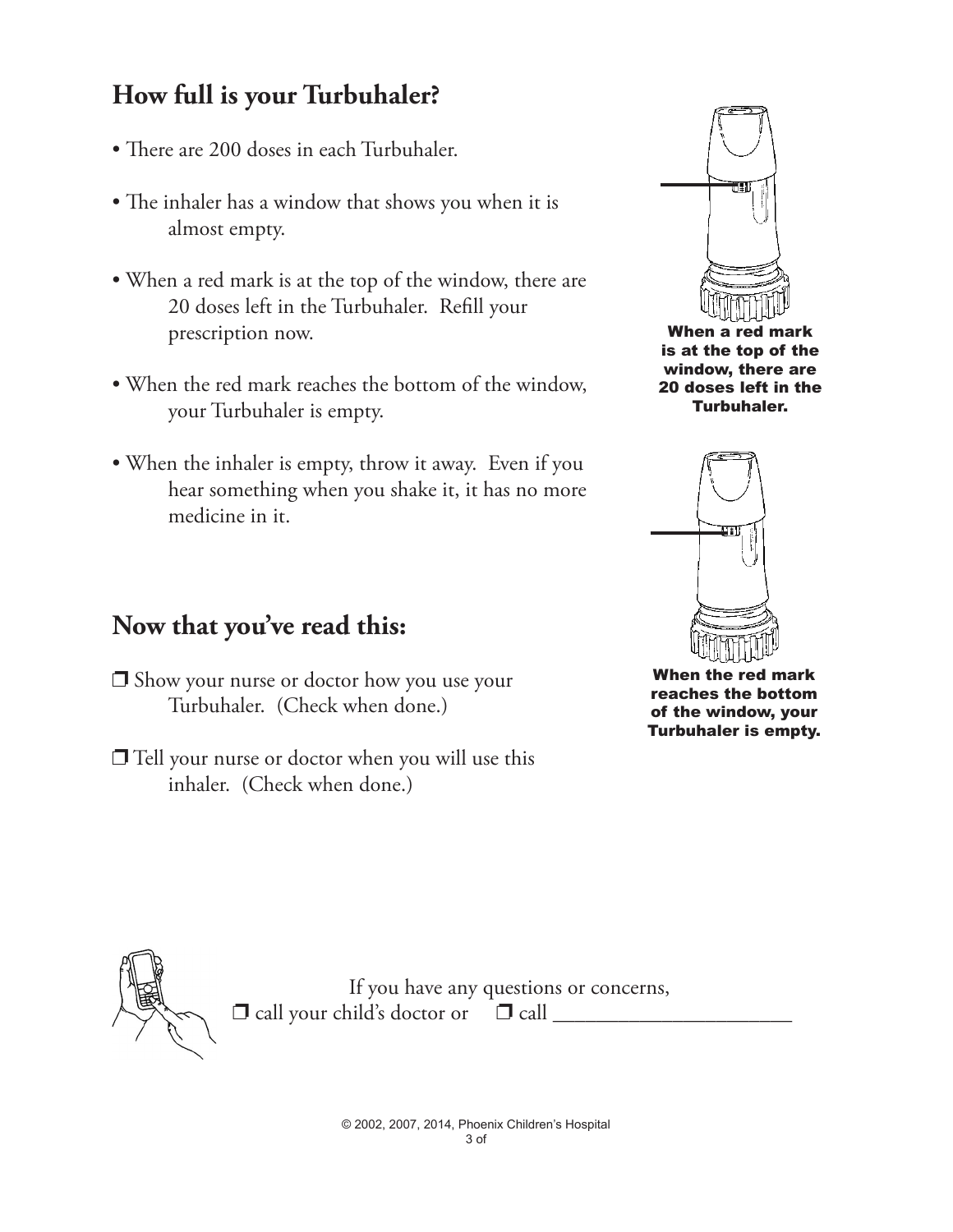If you want to know more about child health and illness, visit our library at The Emily Center at Phoenix Children's Hospital 1919 East Thomas Road Phoenix, AZ 85016 602-933-1400 866-933-6459 www.phoenixchildrens.org www.theemilycenter.org Facebook: facebook.com/theemilycenter Twitter: @emilycenter Pinterest: pinterest.com/emilycenter

#### Disclaimer

The information provided at this site is intended to be general information, and is provided for educational purposes only. It is not intended to take the place of examination, treatment, or consultation with a physician. Phoenix Children's Hospital urges you to contact your physician with any questions you may have about a medical condition.

> Thursday, March 13, 2014 • DRAFT to family review #609 • Written by Sherry Hunkler, RTT • Illustrated by Dennis Swain and Irene Takamizu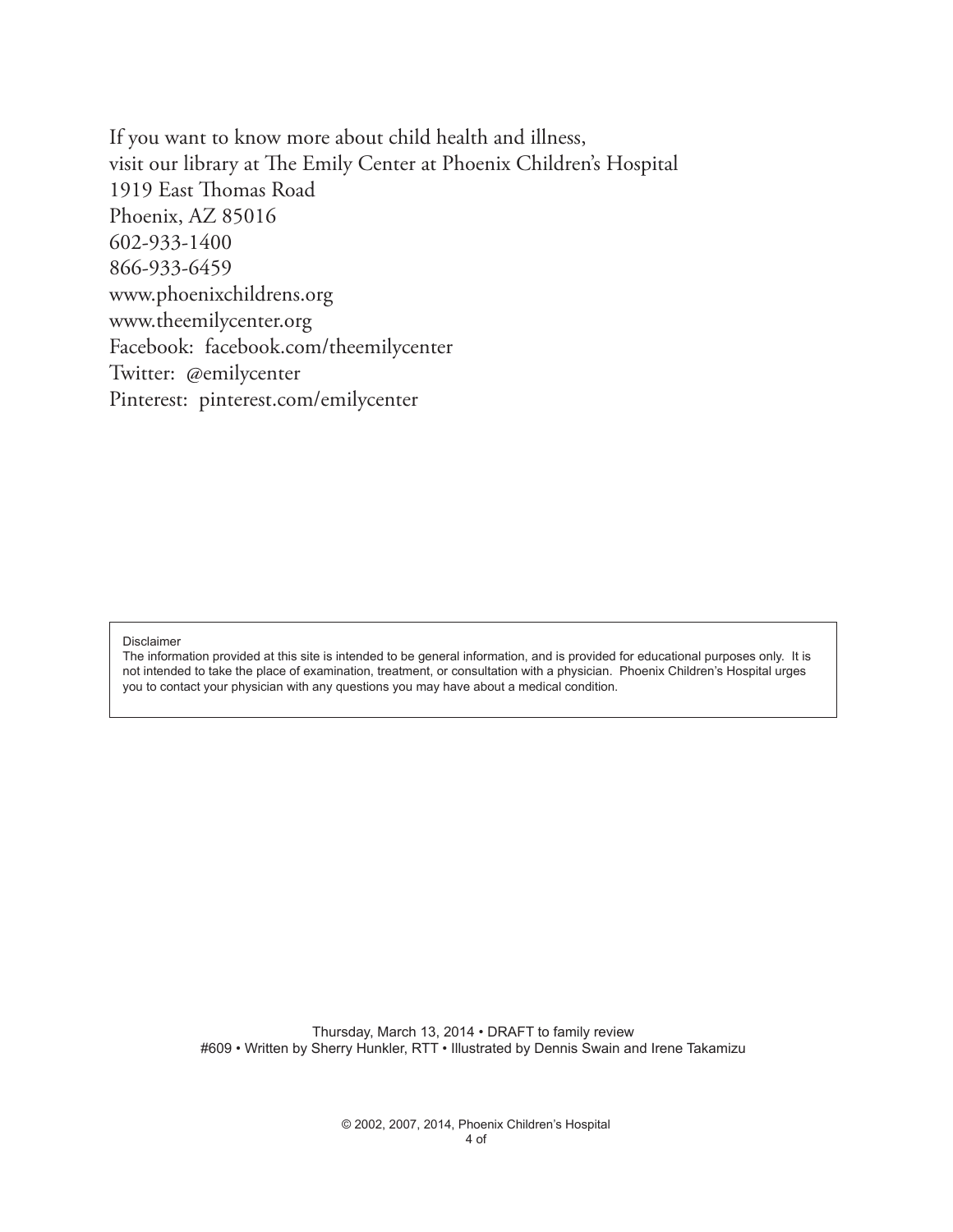

## **How to Use Your Turbuhaler**

Name of Health Care Provider:

Date returned: \_\_\_\_\_\_\_\_\_\_\_\_\_\_ D db

## Family Review of Handout

Health care providers: Please teach families with this handout. Families: Please let us know what you think of this handout.

| $\overline{\mathsf{J}}$ Yes                                          | O No      |
|----------------------------------------------------------------------|-----------|
| $\Box$ Yes                                                           | O No      |
| Please circle the parts of the handout that were hard to understand. |           |
| $\Box$ Yes                                                           | O No      |
|                                                                      |           |
|                                                                      |           |
| $\Box$ Yes                                                           | -No       |
| J Yes                                                                | <b>No</b> |
|                                                                      |           |